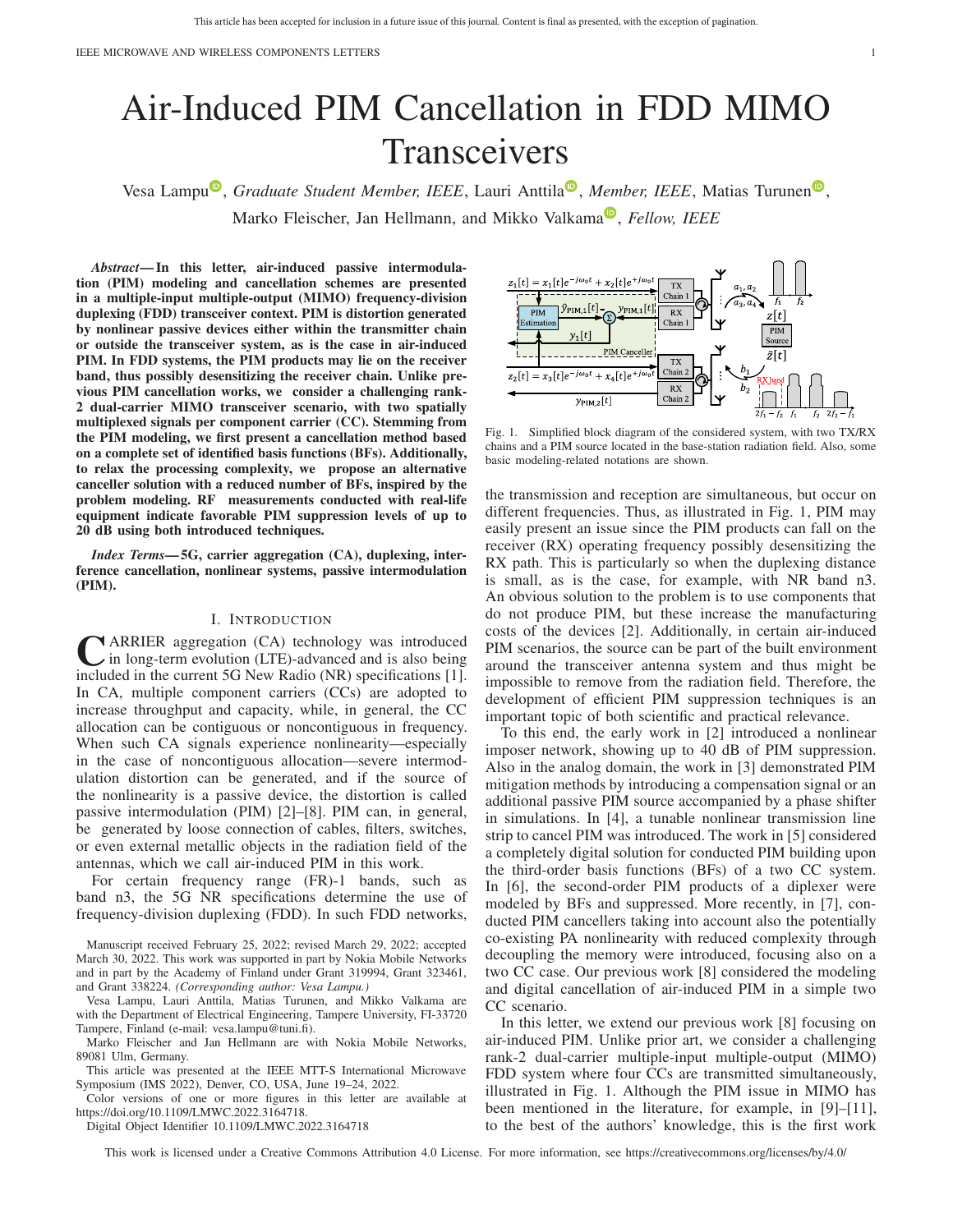to model and cancel PIM in the MIMO context where more than two CCs are employed, which clearly complicates the modeling and the corresponding digital cancellation as shown in the letter. To alleviate the increased complexity, we propose a novel, yet simple method to limit the computational complexity, based on the physical modeling of the system. The models are then validated through RF measurements at 5G NR band n3 with true base-station hardware, evidencing excellent PIM suppression capabilities.

## II. PROPOSED METHODS

Here, we introduce the air-induced PIM modeling as well as two new PIM suppression methods in a dual-carrier rank-2 MIMO FDD context, where four physical CCs are transmitted. The considered system is illustrated in Fig. 1.

#### *A. Complete BF Method*

We model the physical RF system through baseband (BB) equivalent approach such that the CCs  $x_1[t]$  and  $x_3[t]$  appear at  $-\omega_0$  and CCs  $x_2[t]$  and  $x_4[t]$  at  $+\omega_0$ , while the corresponding true RF frequencies are  $f_1$  and  $f_2$ , respectively, as depicted in Fig. 1. Furthermore, two physical TX chains are considered, for rank-2 transmission per frequency resource, as also shown in Fig. 1. As the air-PIM source is anyway in close vicinity of the radiating antenna system, we assume slow-varying lineof-sight (LOS)-type channels with frequency flat responses between the air-PIM source and the TX and RX antenna system(s). Therefore, the total air-combined signal *z*[*t*] at the PIM source input can be written as

$$
z[t] = (a_1x_1[t] + a_3x_3[t])e^{-j\omega_0 t} + (a_2x_2[t] + a_4x_4[t])e^{+j\omega_0 t}
$$
\n(1)

where the coefficient *a* denotes the beamformed channel response from TX antennas to the PIM source for each CC. This signal then undergoes a nonlinear transformation in the PIM source, modeled here by a memory polynomial (MP) model [12], producing

$$
\tilde{z}[t] = \sum_{m=-M_1}^{M_2} \sum_{\substack{p=1 \ p \text{ odd}}}^{P} g_{p,m} z[t-m] |z[t-m]|^{p-1}
$$
 (2)

where  $M_1$  and  $M_2$  denote the number of precursor and postcursor taps, respectively, *P* is the polynomial order, and *g* denotes the MP model coefficients. Assuming then that the RX band appears at the intermodulation frequency  $2f_1 - f_2$  and denoting the corresponding channel response from the PIM source to the considered RX by *b*, the received PIM signal can be expressed as in (3), as shown at the bottom of this page, where only the third polynomial order  $(p = 3)$  BFs are shown for illustration simplicity. By lumping the total coefficients of each BF to *c*, the received PIM signal can be written as in (4), as shown at the bottom of this page.

Since the samples of the signals  $x_i[t]$  are known, the model in (4) allows for air-induced PIM cancellation, assuming that the involved unknown *c* coefficients are first estimated. Due to the linear-in-parameters nature of the model in (4), leastsquares (LS) estimation is a straightforward approach. The estimated coefficients and the known CC samples are then used to construct a PIM cancellation signal,  $\hat{y}_{\text{PIM}}[t]$ , which as highlighted in Fig. 1 is subtracted from the actual received signal to suppress PIM. This is done in parallel in both RXs with separate parameter estimators and cancellation signals.

However, the computational complexity of this approach rises very rapidly with increasing polynomial orders, as there are 6 instantaneous BFs for polynomial order 3, and already 34 for order 5. Complexity is further increased when memory is considered in the model. To address such a challenge, we next propose an alternative method to decrease the complexity while maintaining excellent modeling accuracy.

#### *B. Channel Coefficient Method*

The number of BFs required to calculate real-time PIM samples can be reduced by generating the BFs from two aggregated signals,  $v_1[t]$  and  $v_2[t]$ , instead of the four individual CC signals considered before. This is stemming from (1), and we specifically define  $v_1[t] = d_1x_1[t] + x_3[t]$  and  $v_2[t] =$  $d_2x_2[t] + x_4[t]$  such that the signals v consider the relative amplitudes and phases of the CCs at the nonlinearity input, denoted by complex values  $d_1 = a_1/a_3$  and  $d_2 = a_2/a_4$ . To this end, it can be deduced from (3) and (4) that these complex numbers can be written by utilizing the coefficients of the instantaneous  $(m = 0)$  third-order BFs as

$$
d_1 = \frac{2c_1}{c_2} = \frac{c_2}{2c_3} = \pm \sqrt{\frac{c_1}{c_3}} = \frac{2c_4}{c_5} = \frac{c_5}{2c_6} = \pm \sqrt{\frac{c_4}{c_6}} \quad (5)
$$

$$
d_2 = \frac{c_1^*}{c_4^*} = \frac{c_2^*}{c_5^*} = \frac{c_3^*}{c_6^*}.
$$
 (6)

After the coefficients *d* are estimated using the instantaneous third-order BFs of (4), a more complete received PIM model can then be constructed, following the MP approach, as

$$
y_{\text{PIM}}[t] = \sum_{m=-M_1}^{M_2} h_{1,m} v_1[t-m]^2 v_2[t-m]^*
$$
  
+  $h_{2,m} v_1[t-m]^2 v_2[t-m]^* |v_1[t-m]|^2$   
+  $h_{3,m} v_1[t-m]^2 v_2[t-m]^* |v_2[t-m]|^2 + \cdots$  (7)

where *h* is the total lumped coefficient of each BF. Utilizing this model, there is only 1 instantaneous BF for polynomial order 3, and 2 for order 5, promising a great reduction

$$
y_{\text{PIM}}[t] = b \sum_{m=-M_1}^{M_2} a_1^2 a_2^* g_{3,m} x_1 [t-m]^2 x_2 [t-m]^* + 2 a_1 a_3 a_2^* g_{3,m} x_1 [t-m] x_3 [t-m] x_2 [t-m]^* + a_3^2 a_2^* g_{3,m} x_3 [t-m]^2 x_2 [t-m]^* + a_1^2 a_4^* g_{3,m} x_1 [t-m]^2 x_4 [t-m]^* + 2 a_1 a_3 a_4^* g_{3,m} x_1 [t-m] x_3 [t-m] x_4 [t-m]^* + a_3^2 a_4^* g_{3,m} x_3 [t-m]^2 x_4 [t-m]^* + \cdots \tag{3}
$$
  
\n
$$
y_{\text{PIM}}[t] = \sum_{m=-M_1}^{M_2} c_{1,m} x_1 [t-m]^2 x_2 [t-m]^* + c_{2,m} x_1 [t-m] x_3 [t-m] x_2 [t-m]^* + c_{3,m} x_3 [t-m]^2 x_4 [t-m]^* + c_{4,m} x_1 [t-m]^2 x_4 [t-m]^* + c_{5,m} x_1 [t-m] x_3 [t-m] x_4 [t-m]^* + c_{6,m} x_3 [t-m]^2 x_4 [t-m]^* + \cdots \tag{4}
$$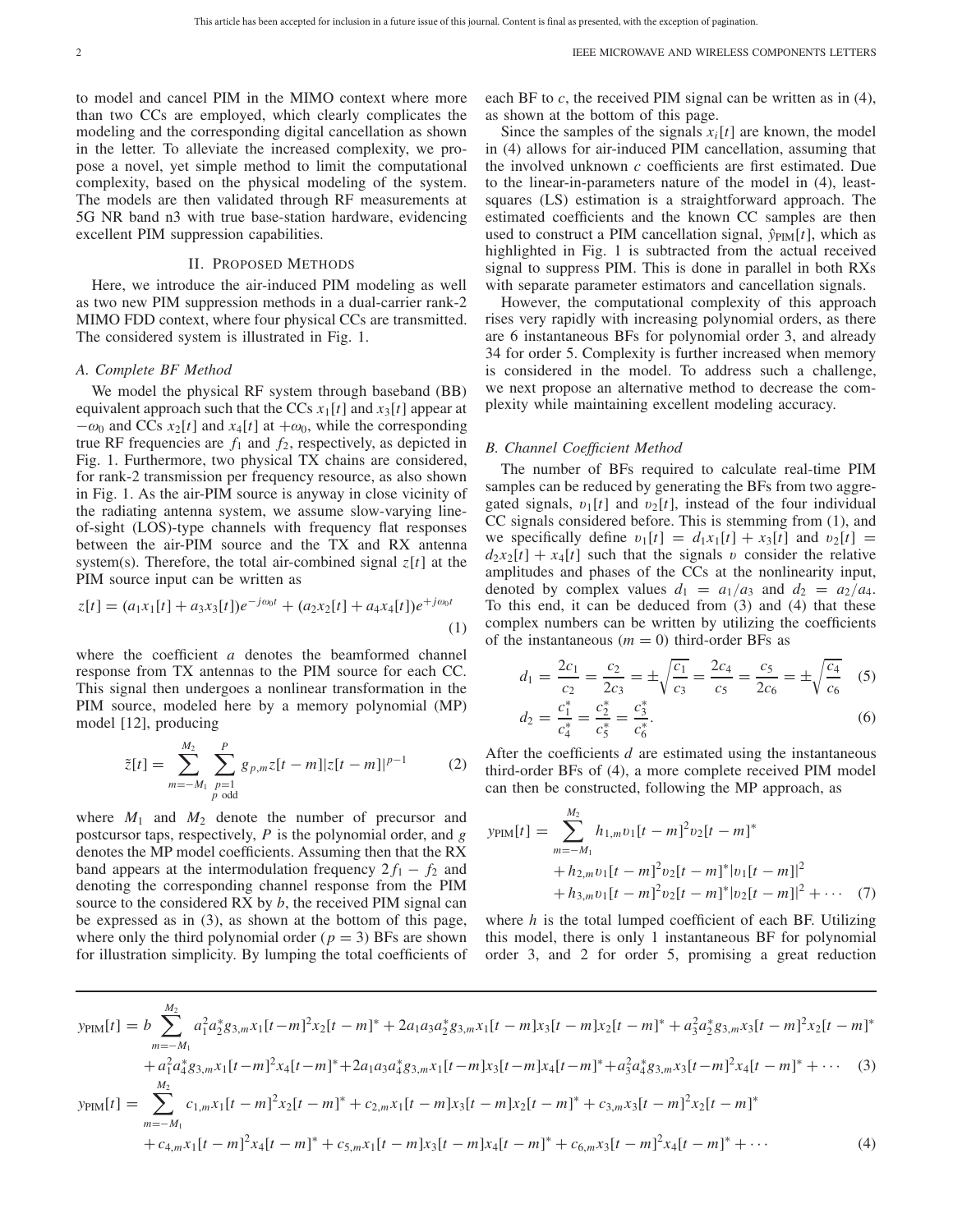LAMPU *et al.*: AIR-INDUCED PIM CANCELLATION IN FDD MIMO TRANSCEIVERS 3



Fig. 2. Measurement setup with the relevant parts of the system highlighted.

in computational complexity compared to the complete BF approach described in the previous section.

It is noted that this simplified method requires the application of LS-type parameter estimation twice—rather than once as in the complete BF case—since the coefficients *d* need to be determined first. However, the estimation of the *d* coefficients can be offloaded to another part of the system running in parallel to the actual estimation and cancellation engine that builds on (7). Assuming slow-varying air-PIM channels, the required update interval for the coefficient *d* is also likely to be relatively long, while the actual real-time cancellation engine benefits from the largely reduced complexity of the expression in (7) compared to (4).

## III. RF MEASUREMENTS AND RESULTS

The measurement setup is depicted in Fig. 2. A dual-TX/RX base-station entity with directive antenna systems, similar to the one shown in Fig. 1, is placed in an anechoic chamber along with a test PIM source. In the measurements, standard off-the-shelf steel wool is used as a PIM source, which lies a meter away from the antennas. The radio device is controlled by a PC located outside the chamber. The PC also collects data from the radio for post-processing.

The proposed methods are tested with two TX signal bandwidths (BWs), 5 and 20 MHz. Both TX chains transmit two 5G NR standard-compliant CP-OFDM signals as the CCs, with the chosen BW. The individual carriers lie at 5G NR band n3, at TX frequencies of 1819.0 and 1866.5 MHz in both the TX chains, while the RX frequency in both RX chains is set to 1771.5 MHz, which corresponds to the lower third-order intermodulation frequency of the chosen TX frequencies. All the carriers were transmitted with  $+31$  dBm output power plus the antenna gain.

The original BB sampling rate of the transmitted CCs is 7.68 MHz for the 5 MHz BW and 30.72 MHz for the 20 MHz BW. For the BF generation, the signals are upsampled by a factor of 16. The canceller solutions consider polynomial orders up to five  $(P = 5)$ , and five taps of memory such that  $M_1 = M_2 = 2$ . Therefore, the complete BF model incorporates 200 BFs, while the channel coefficient method includes only 15 BFs, plus the six additional BFs to estimate the coefficient *d*. Thus, the total number of parameters with the channel coefficient method is 21.

Fig. 3 shows the measured cancellation results, using data measured from RX chain 1. Results from RX chain 2 are very similar. A channel selection filter at the RX side limits the BW of the measured signals to the chosen signal BW. In the 5 MHz case, the received PIM signal is approximately 22 dB above the noise floor, and both of the canceled signals are only



Fig. 3. Measured cancellation results for the two considered models, utilizing 5G NR compliant 5 MHz (upper) and 20 MHz (lower) BW CP-OFDM signals at NR band n3.

some 2 dB from the noise floor. Therefore, both the complete BF and the channel coefficient methods are able to cancel around 20 dB of the air-induced PIM. In the 20 MHz case, the PIM level is around 16.5 dB above the noise floor, and both cancellers suppress the PIM by some 11.5 dB, leaving a residual of 5 dB. For higher modeling fidelity, additional BFs can be utilized in the cancellation stage. As an example, adding two leading and two lagging envelope BFs of the third-order generalized MP (GMP) model [13], both cancellers suppress the PIM levels by 14 dB, leaving a residual of 2.5 dB. With these added BFs, the complete model employs 232 BFs, while the channel coefficient model merely 25, counting the six required by *d* parameters. These results highlight the accuracy of the introduced complete model, which can also be maintained with much reduced complexity with the channel coefficient estimation method. The existing methods from [5]– [8] are not shown as they cannot handle the coexistence of four simultaneous signals.

## IV. CONCLUSION

A model for air-induced PIM in a dual-carrier rank-2 MIMO FDD transceiver with four CCs was introduced in this letter. Based on the model, prediction and cancellation of the received PIM samples can be achieved. Due to the high number of involved BFs, a reduced complexity method utilizing the air-PIM-related channel coefficients was also proposed. Measurements made with real-life instruments indicate that both the complete BF and the channel coefficient methods achieve similar PIM suppression levels, capable of canceling the measured PIM by up to 20 dB.